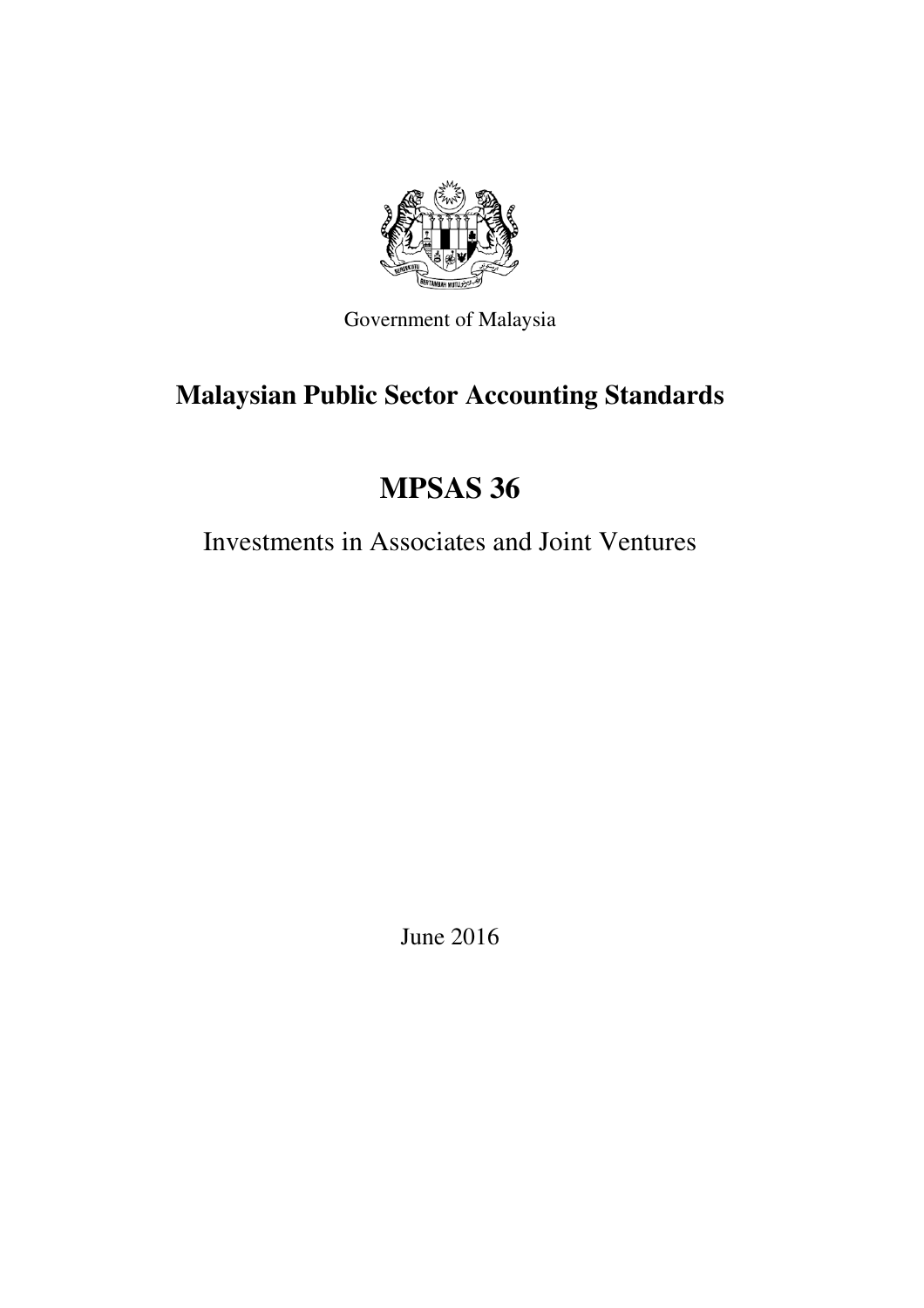## **MPSAS 36 – INVESTMENTS IN ASSOCIATES AND JOINT VENTURES**

#### **Acknowledgment**

The Malaysian Public Sector Accounting Standard (MPSAS) 36 is based on International Public Sector Accounting Standard (IPSAS) 36, *Investments in Associates and Joint Ventures* from the *Handbook of International Public Sector Accounting Pronouncements* of the International Public Sector Accounting Standards Board, published by the International Federation of Accountants (IFAC) in 2015 and is used with permission of IFAC.

*Handbook of International Public Sector Accounting Pronouncements* © 2015 by the International Federation of Accountants (IFAC). All rights reserved.

Prepared by: Accountant General's Department No. 1, Persiaran Perdana Kompleks Kementerian Kewangan Presint 2, Pusat Pentadbiran Kerajaan Persekutuan 62594 Putrajaya

Tel : 03-88821000 Faks : 03-88821765 Web: http://www.anm.gov.my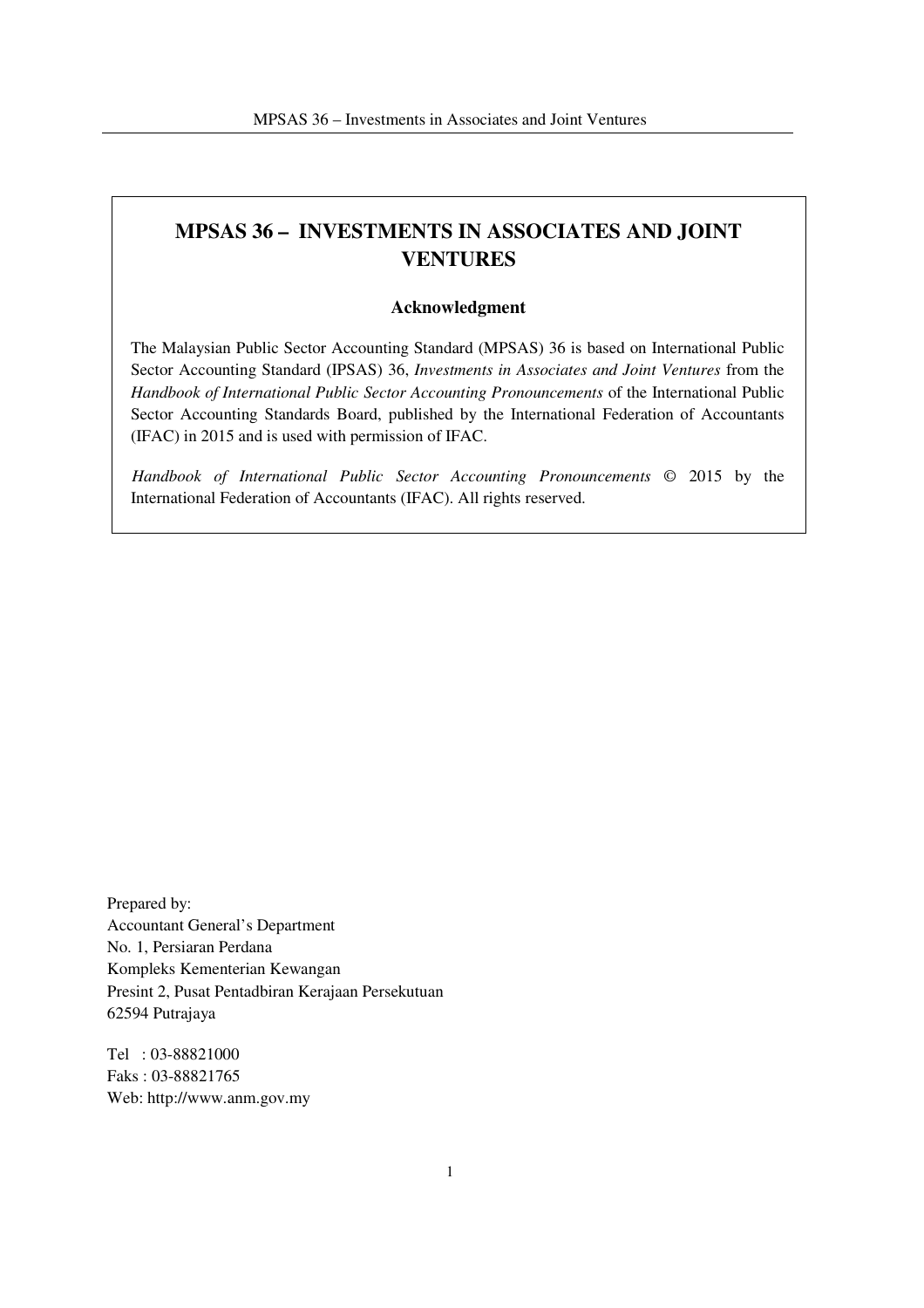## MPSAS 36 - INVESTMENTS IN ASSOCIATES AND JOINT **VENTURES**

|                          | Paragraph |
|--------------------------|-----------|
|                          | 1         |
|                          | $2 - 7$   |
|                          | $8 - 9$   |
|                          | 9         |
|                          | $10 - 15$ |
|                          | $16 - 21$ |
|                          | $22 - 48$ |
|                          | $23 - 25$ |
|                          | $26 - 27$ |
|                          | 28        |
|                          | $29 - 42$ |
|                          | $43 - 48$ |
|                          | 49        |
|                          | 50        |
|                          | $51 - 52$ |
|                          | 53        |
| Comparison with IPSAS 36 |           |

## **CONTENTS**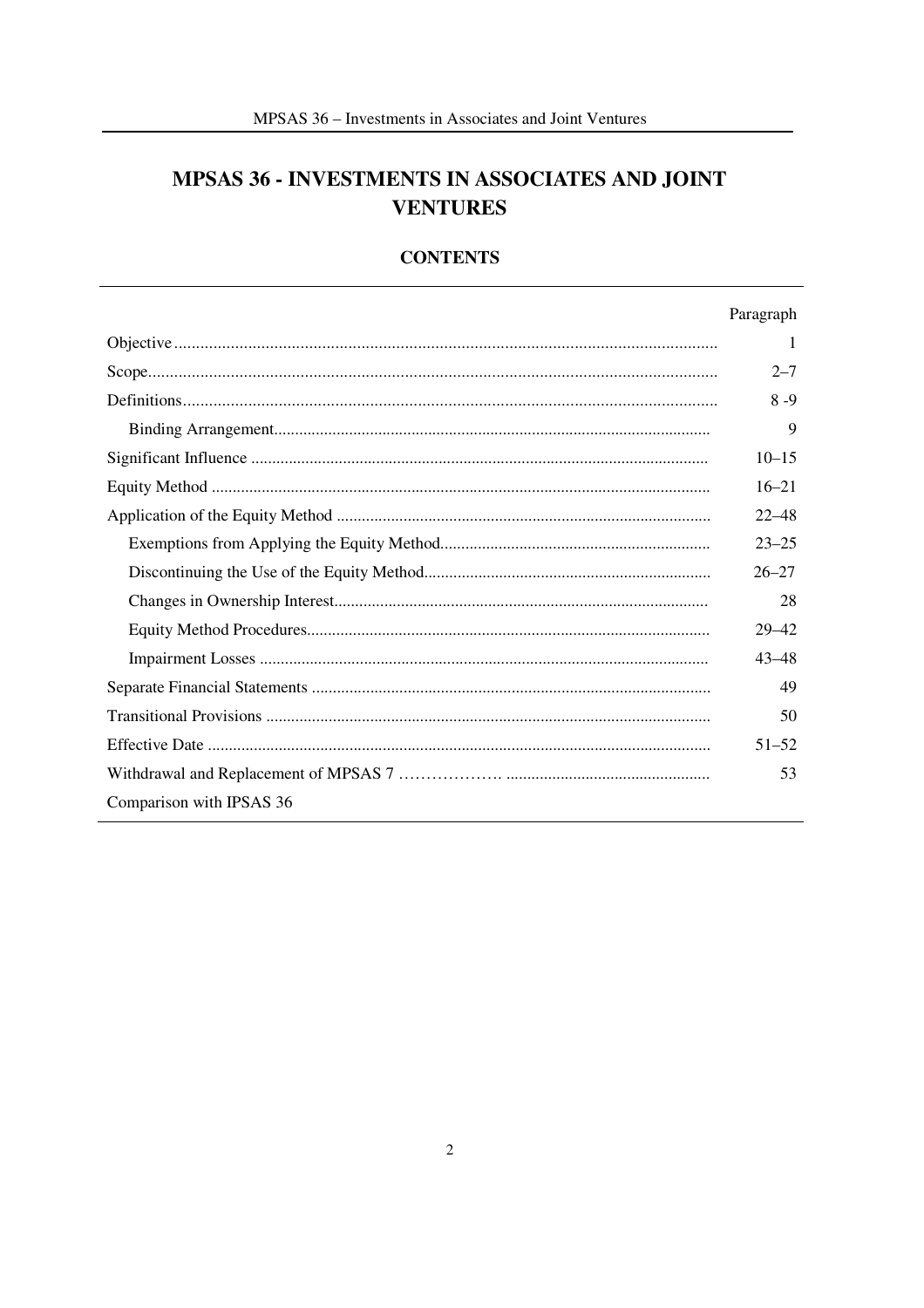Malaysian Public Sector Accounting Standard (MPSAS) 36, *Investments in Associates and Joint Ventures*, is set out in paragraphs 1–53. All the paragraphs have equal authority. MPSAS 36 should be read in the context of its objective and the Preface to Malaysian Public Sector Accounting Standards. MPSAS 3, *Accounting Policies, Changes in Accounting Estimates and Errors*, provides a basis for selecting and applying accounting policies in the absence of explicit guidance.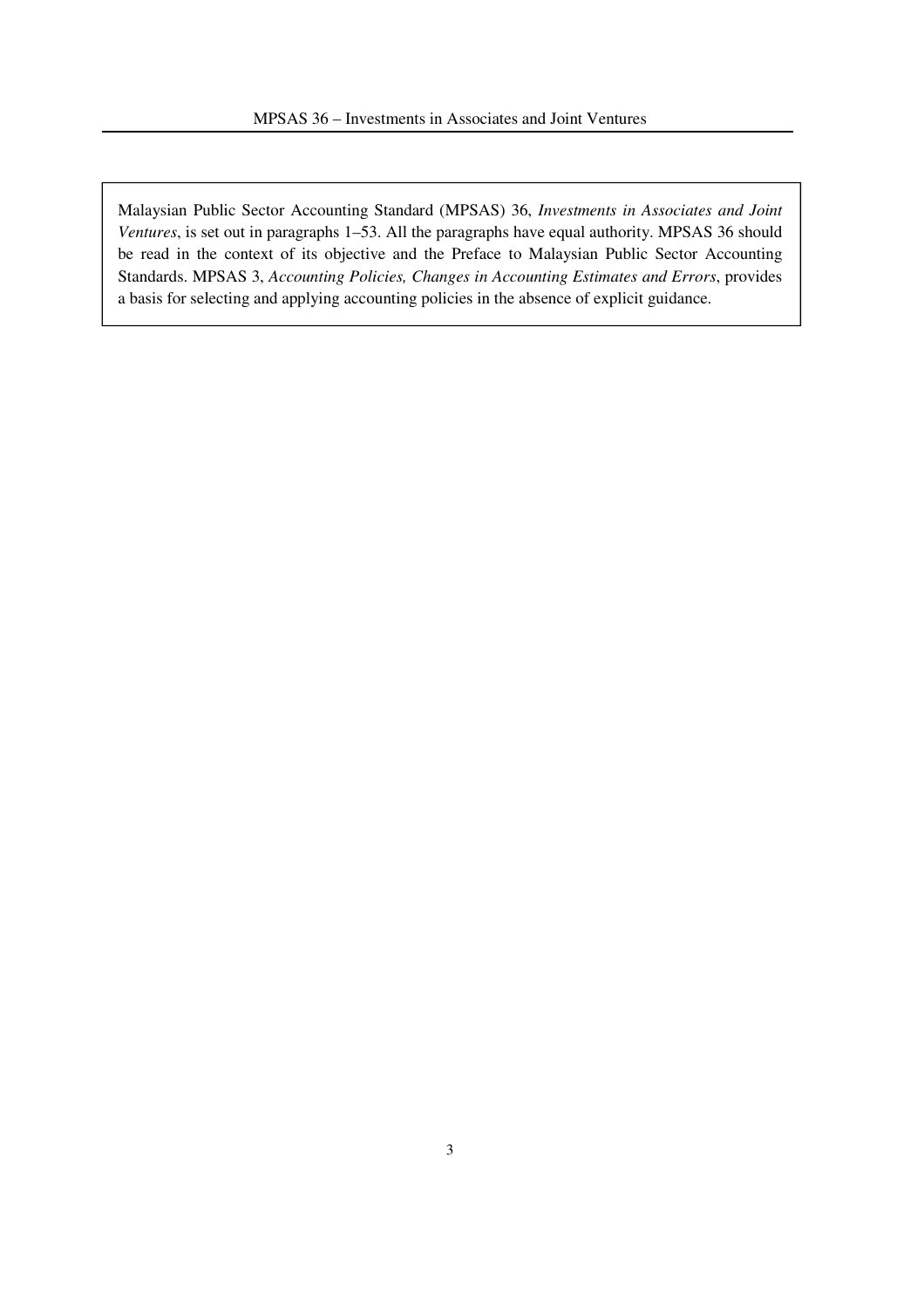## **Objective**

1. The objective of this Standard is to prescribe the accounting for investments in associates and joint ventures and to set out the requirements for the application of the equity method when accounting for investments in associates and joint ventures.

#### **Scope**

- 2. **An entity that prepares and presents financial statements under the accrual basis of accounting shall apply this Standard in accounting for investments in associates and joint ventures.**
- 3. **This Standard shall be applied by all entities that are investors with significant influence over, or joint control of, an investee where the investment leads to the holding of a quantifiable ownership interest.**
- 4. This Standard provides the basis for accounting for ownership interests in associates and joint ventures. That is, the investment in the other entity confers on the entity the risks and rewards incidental to an ownership interest. This Standard applies only to quantifiable ownership interests. This includes ownership interests arising from investments in the formal equity structure of another entity. A formal equity structure means share capital or an equivalent form of capital, such as units in a property trust. Quantifiable ownership interests may also include ownership interests arising from other investments in which the entity's ownership interest can be measured reliably (for example, interests in a partnership). Where the equity structure of the other entity is poorly defined, it may not be possible to obtain a reliable measure of the ownership interest.
- 5. Some contributions made by public sector entities may be referred to as an "investment," but may not give rise to an ownership interest. For example, a public sector entity may make a substantial investment in the development of a hospital that is owned and operated by a charity. While such contributions are non-exchange in nature, they allow the public sector entity to participate in the operation of the hospital, and the charity is accountable to the public sector entity for its use of public monies. However, the contributions made by the public sector entity do not constitute an ownership interest, as the charity could seek alternative funding and thereby prevent the public sector entity from participating in the operation of the hospital. Accordingly, the public sector entity is not exposed to the risks, nor does it enjoy the rewards, that are incidental to an ownership interest.

#### 6. **This S ta nd ar d applies to all public sector entities other than Government Business Enterprises (GBEs).**

7. The *Preface to Malaysian Public Sector Accounting Standards* issued by the Accountant General's Department explains that GBEs apply approved accounting standards issued by the Malaysian Accounting Standards Board (MASB). GBEs are defined in MPSAS 1, *Presentation of Financial Statements*.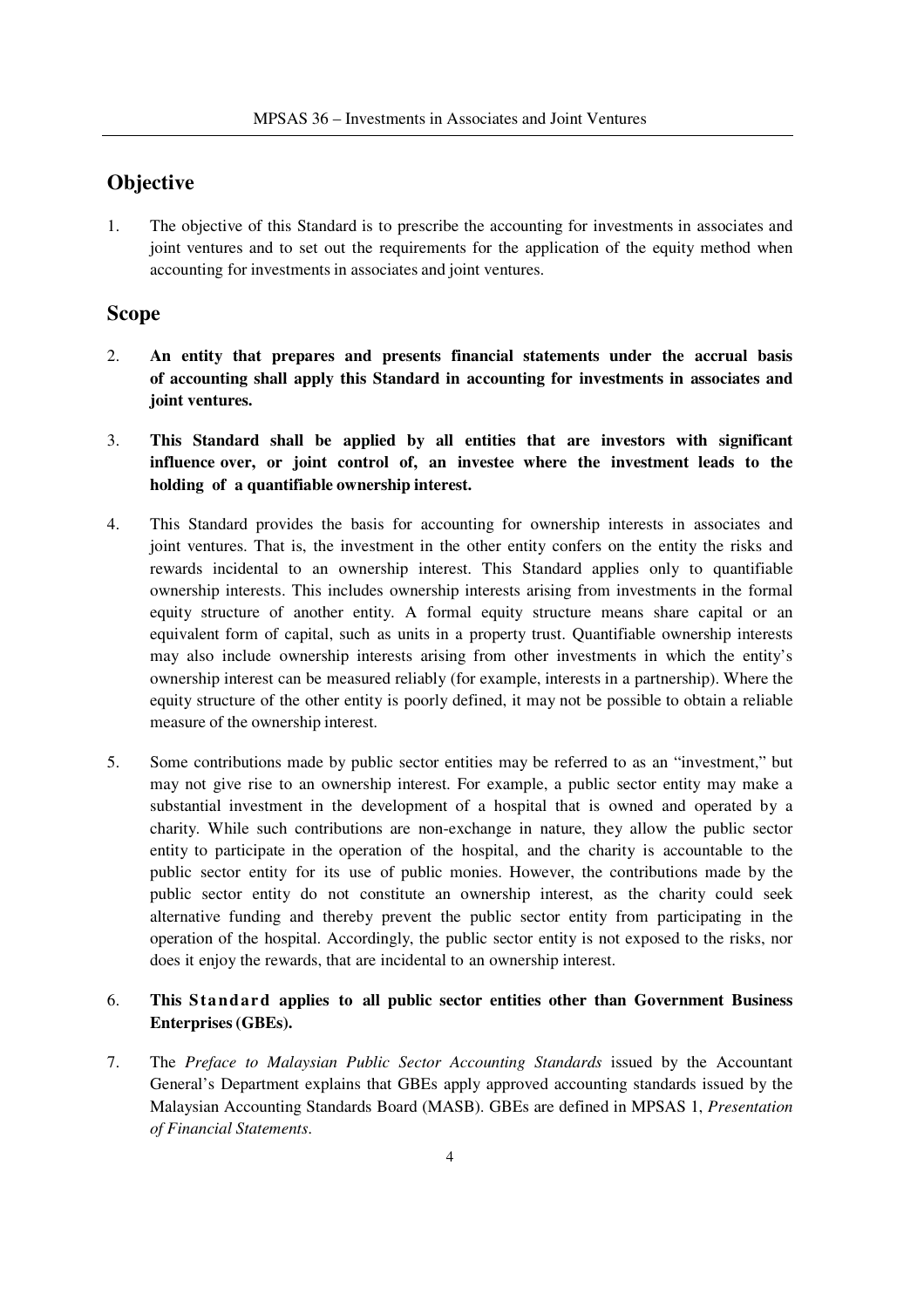## **Definitions**

8. **The following terms are used in this Standard with the meanings specified:** 

**An associate is an entity over which the investor has significant influence.** 

**Binding arrangement: For the purposes of this Standard, a binding arrangement is an arrangement that confers enforceable rights and obligations on the parties to it as if it were in the form of a contract. It includes rights from contracts or other legal rights.**

**Consolidated financial statements are the financial statements of an economic entity in which assets, liabilities, net assets/equity, revenue, expenses and cash flows of the controlling entity and its controlled entities are presented as those of a single economic entity.**

**The equity method is a method of accounting whereby the investment is initially recognized at cost and adjusted thereafter for the post-acquisition change in the investor's share of the investee's net assets/equity of the associate or joint venture. The investor's surplus or deficit includes its share of the investee's surplus or deficit and the investor's net assets/equity includes its share of changes in the investee's net assets/equity that have not been recognized in the investee's surplus or deficit.**

**A joint arrangement is an arrangement of which two or more parties have joint control.**

**Joint control is the agreed sharing of control of an arrangement by way of a binding arrangement, which exists only when decisions about the relevant activities require the unanimous consent of the parties sharing control.**

**A joint venture is a joint arrangement whereby the parties that have joint control of the arrangement have rights to the net assets of the arrangement.**

**A joint venturer is a party to a joint venture that has joint control of that joint venture.**

**Significant influence is the power to participate in the financial and operating policy decisions of another entity but is not control or joint control of those policies.**

**Terms defined in other MPSASs are used in this Standard with the same meaning as in those Standards, and are reproduced in the** *Glossary of Defined Terms* **published separately. The following terms are defined in either MPSAS 34,** *Separate Financial Statements***, MPSAS 35,** *Consolidated Financial Statements***, or MPSAS 37,** *Joint Arrangements***: benefits, control, controlled entity, controlling entity, economic entity, investment entity, joint operation, power and separate financial statements.**

#### **Binding Arrangement**

9. Binding arrangements can be evidenced in several ways. A binding arrangement is often, but not always, in writing, in the form of a contract or documented discussions between the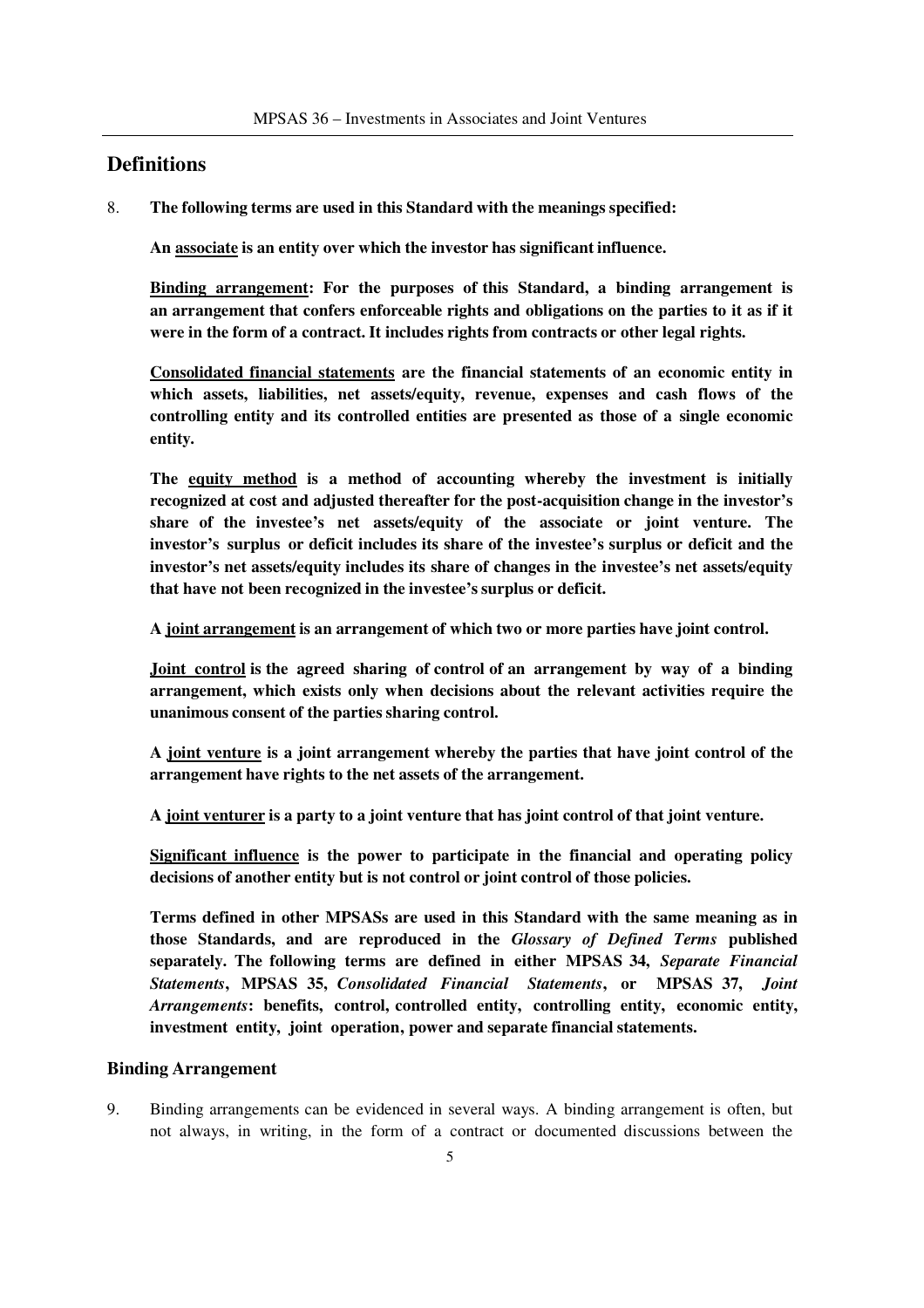parties. Statutory mechanisms such as legislative or executive authority can also create enforceable arrangements, similar to contractual arrangements, either on their own, or in conjunction with contracts between the parties.

#### **Significant Influence**

- 10. Whether an investor has significant influence over the investee is a matter of judgment based on the nature of the relationship between the investor and the investee, and on the definition of significant influence in this Standard. This Standard applies only to those associates in which an entity holds a quantifiable ownership interest either in the form of a shareholding or other formal equity structure or in another form in which the entity's interest can be measured reliably.
- 11. If an entity holds a quantifiable ownership interest and it holds, directly or indirectly (e.g., through controlled entities), 20 per cent or more of the voting power of the investee, it is presumed that the entity has significant influence, unless it can be clearly demonstrated that this is not the case. Conversely, if the entity holds, directly or indirectly (e.g., through controlled entities), less than 20 per cent of the voting power of the investee, it is presumed that the entity does not have significant influence, unless such influence can be clearly demonstrated. A substantial or majority ownership by another investor does not necessarily preclude an entity from having significant influence.
- 12. The existence of significant influence by an entity is usually evidenced in one or more of the following ways:
	- (a) Representation on the board of directors or equivalent governing body of the investee;
	- (b) Participation in policy-making processes, including participation in decisions about dividends or similar distributions;
	- (c) Material transactions between the entity and its investee;
	- (d) Interchange of managerial personnel; or
	- (e) Provision of essential technical information.
- 13. An entity may own share warrants, share call options, debt or equity instruments that are convertible into ordinary shares, or other similar instruments that have the potential, if exercised or converted, to give the entity additional voting power or to reduce another party's voting power over the financial and operating policies of another entity (i.e., potential voting rights). The existence and effect of potential voting rights that are currently exercisable or convertible, including potential voting rights held by other entities, are considered when assessing whether an entity has significant influence. Potential voting rights are not currently exercisable or convertible when, for example, they cannot be exercised or converted until a future date or until the occurrence of a future event.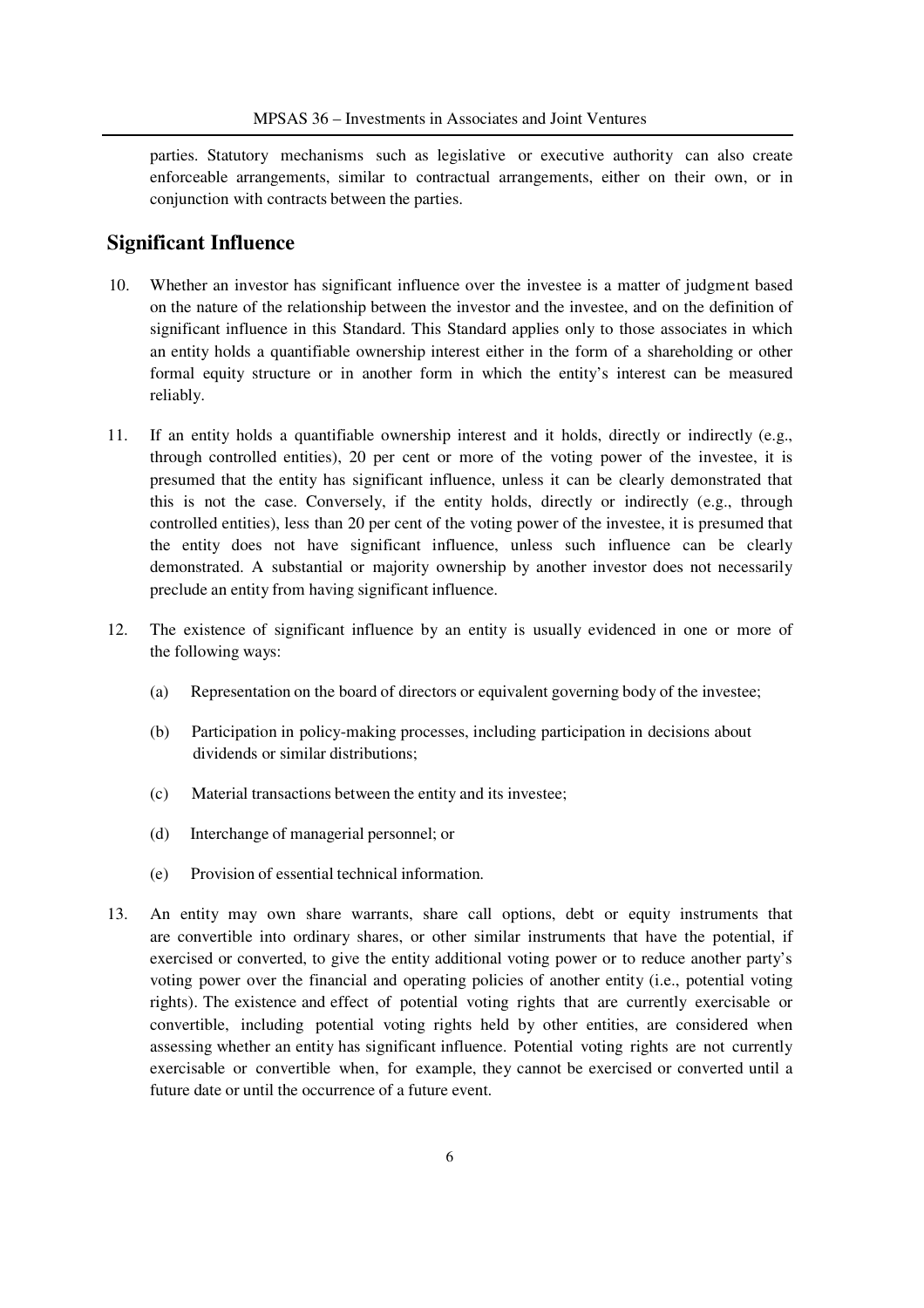- 14. In assessing whether potential voting rights contribute to significant influence, the entity examines all facts and circumstances (including the terms of exercise of the potential voting rights and any other binding arrangements whether considered individually or in combination) that affect potential rights, except the intentions of management and the financial ability to exercise or convert those potential rights.
- 15. An entity loses significant influence over an investee when it loses the power to participate in the financial and operating policy decisions of that investee. The loss of significant influence can occur with or without a change in absolute or relative ownership levels. It could occur, for example, when an associate becomes subject to the control of another government, a court or an administrator. It could also occur as a result of a binding arrangement.

## **Equity Method**

- 16. Under the equity method, on initial recognition the investment in an associate or a joint venture is recognized at cost and the carrying amount is increased or decreased to recognize the investor's share of the surplus or deficit of the investee after the date of acquisition. The investor's share of the investee's surplus or deficit is recognized in the investor's surplus or deficit. Distributions received from an investee reduce the carrying amount of the investment. Adjustments to the carrying amount may also be necessary for changes in the investor's proportionate interest in the investee arising from changes in the investee's equity that have not been recognized in the investee's surplus or deficit. Such changes include those arising from the revaluation of property, plant and equipment and from foreign exchange translation differences. The investor's share of those changes is recognized in net assets/equity of the investor.
- 17. The recognition of revenue on the basis of distributions received may not be an adequate measure of the revenue earned by an investor on an investment in an associate or a joint venture because the distributions received may bear little relation to the performance of the associate or joint venture. Because the investor has joint control of, or significant influence over, the investee, the investor has an interest in the associate's or joint venture's performance and, as a result, the return on its investment. The investor accounts for this interest by extending the scope of its financial statements to include its share of the surplus or deficit of such an investee. As a result, application of the equity method provides more informative reporting of the investor's net assets/equity and surplus or deficit.
- 18. When potential voting rights or other derivatives containing potential voting rights exist, an entity's interest in an associate or a joint venture is determined solely on the basis of existing ownership interests and does not reflect the possible exercise or conversion of potential voting rights and other derivative instruments, unless paragraph 19 applies.
- 19. In some circumstances, an entity has, in substance, an existing ownership interest as a result of a transaction that currently gives it access to the benefits associated with an ownership interest. In such circumstances, the proportion allocated to the entity is determined by taking into account the eventual exercise of those potential voting rights and other derivative instruments that currently give the entity access to the benefits.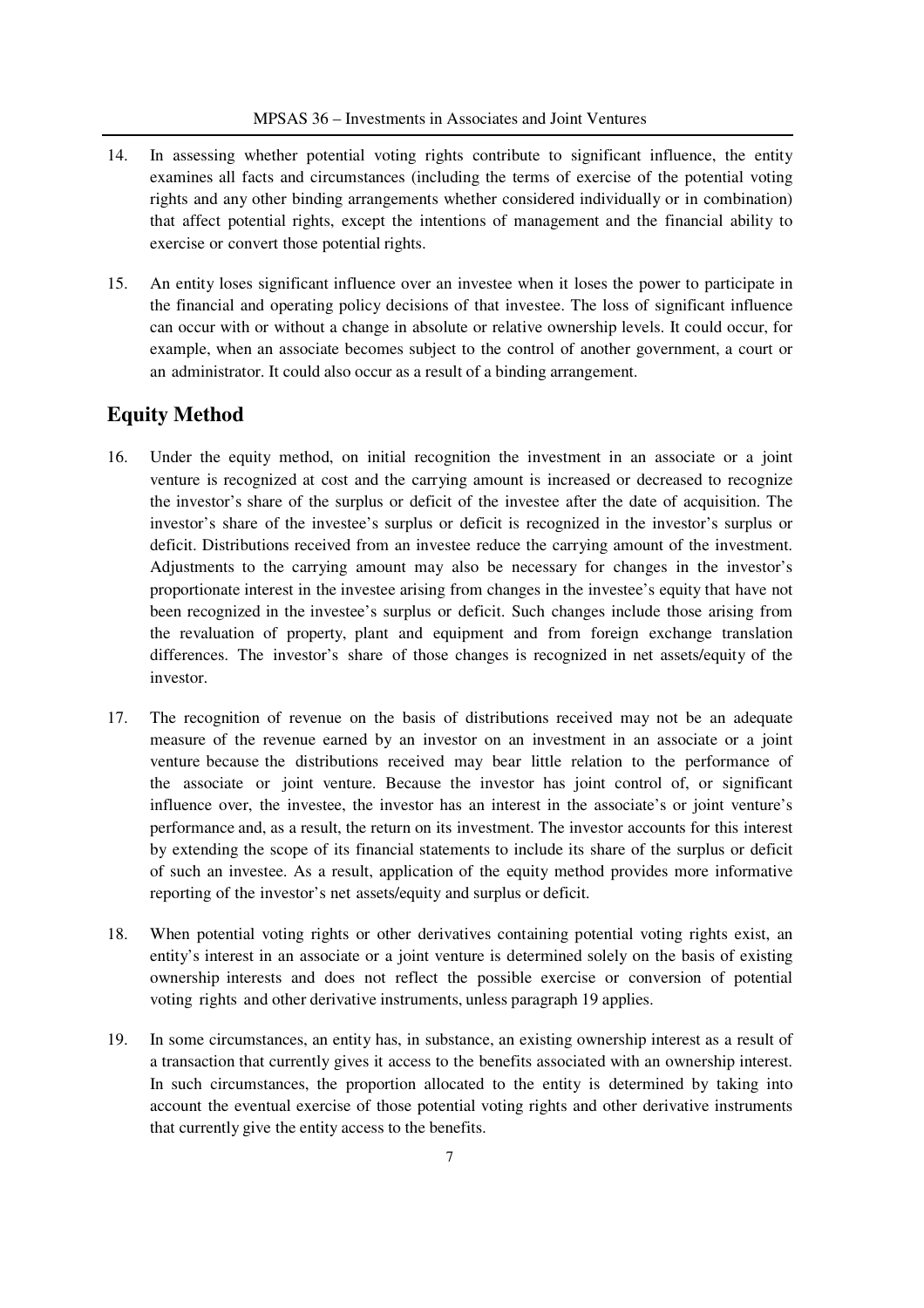- 20. MPSAS 29, *Financial Instruments: Recognition and Measurement* does not apply to interests in associates and joint ventures that are accounted for using the equity method. When instruments containing potential voting rights in substance currently give access to the benefits associated with an ownership interest in an associate or a joint venture, the instruments are not subject to MPSAS 29. In all other cases, instruments containing potential voting rights in an associate or a joint venture are accounted for in accordance with MPSAS 29.
- 21. **An investment in an associate or a joint venture accounted for using the equity method shall be classified as a non-current asset.**

### **Application of the Equity Method**

22. **An entity with joint control of, or significant influence over, an investee shall account for its investment in an associate or a joint venture using the equity method except when that investment qualifies for exemption in accordance with paragraphs 23–25.**

#### **Exemptions from Applying the Equity Method**

- 23. An entity need not apply the equity method to its investment in an associate or a joint venture if the entity is a controlling entity that is exempt from preparing consolidated financial statements by the scope exception in paragraph 5 of MPSAS 35 or if all of the following apply:
	- (a) The entity itself is a controlled entity and the information needs of users are met by its controlling entity's consolidated financial statements, and, in the case of a partially owned entity, all its other owners, including those not otherwise entitled to vote, have been informed about, and do not object to, the entity not applying the equity method.
	- (b) The entity's debt or equity instruments are not traded in a public market (a domestic or foreign stock exchange or an over-the-counter market, including local and regional markets).
	- (c) The entity did not file, nor is it in the process of filing, its financial statements with a securities commission or other regulatory organization, for the purpose of issuing any class of instruments in a public market.
	- (d) The ultimate or any intermediate controlling entity of the entity produces financial statements available for public use that comply with MPSASs, in which controlled entities are consolidated or are measured at fair value in accordance with MPSAS 35.
- 24. When an investment in an associate or a joint venture is held by, or is held indirectly through, an entity that is a venture capital organization, or a mutual fund, unit trust and similar entities including investment-linked insurance funds, the entity may elect to measure investments in those associates and joint ventures at fair value through surplus or deficit in accordance with MPSAS 29. An investment entity will, by definition, have made this election.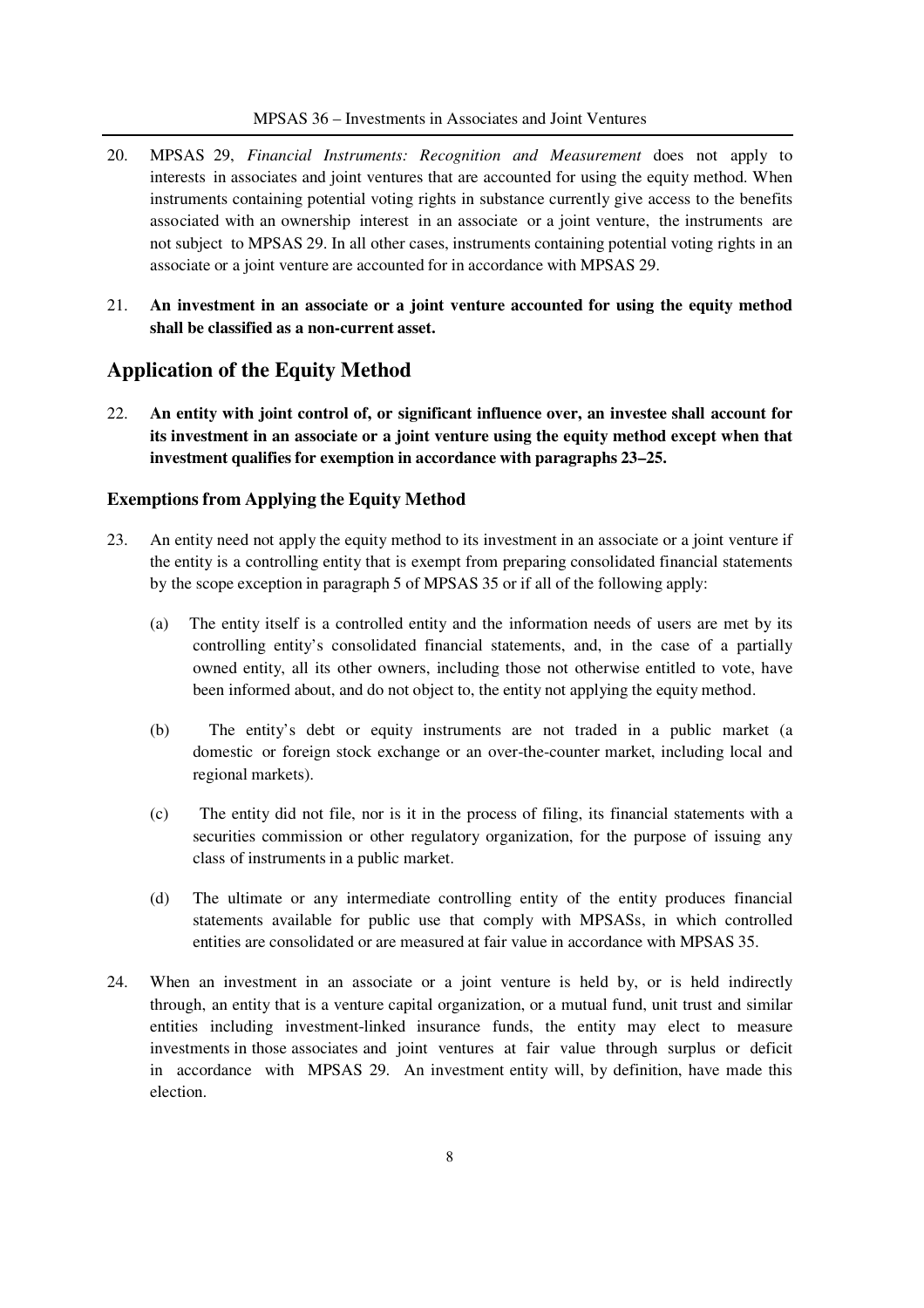25. When an entity has an investment in an associate, a portion of which is held indirectly through a venture capital organization, or a mutual fund, unit trust and similar entities including investment- linked insurance funds, the entity may elect to measure that portion of the investment in the associate at fair value through surplus or deficit in accordance with MPSAS 29 regardless of whether the venture capital organization, or the mutual fund, unit trust and similar entities including investment-linked insurance funds, has significant influence over that portion of the investment. If the entity makes that election, the entity shall apply the equity method to any remaining portion of its investment in an associate that is not held through a venture capital organization, or a mutual fund, unit trust and similar entities including investment-linked insurance funds. When an entity has an investment in an associate, a portion of which is held indirectly through an investment entity, the entity shall measure that portion of the investment at fair value through surplus or deficit in accordance with MPSAS 29.

#### **Discontinuing the Use of the Equity Method**

- 26. **An entity shall discontinue the use of the equity method from the date when its investment ceases to be an associate or a joint venture as follows:**
	- (a) **If the investment becomes a controlled entity, the entity shall account for its investment in accordance with the relevant national or international pronouncement dealing with public sector combinations and MPSAS 35.**
	- (b) **If the retained interest in the former associate or joint venture is a financial asset, the entity shall measure the retained interest at fair value. The fair value of the retained interest shall be regarded as its fair value on initial recognition as a financial asset in accordance with MPSAS 29. If an entity is precluded by MPSAS 29, paragraphs AG113 and AG114 from measuring the retained interest at fair value, the entity shall measure the retained interest at the carrying amount of the investment at the date that it ceases to be an associate or joint venture and that carrying amount shall be regarded as its cost on initial recognition as a financial asset in accordance with MPSAS 29. The entity shall recognize in surplus or deficit any difference between:**
		- (i) **The fair value (or, where relevant, the carrying amount) of any retained interest and any proceeds from disposing of a part interest in the associate or joint venture; and**
		- (ii) **The carrying amount of the investment at the date the equity method was discontinued.**
	- (c) **When an entity discontinues the use of the equity method, the entity shall account for all amounts previously recognized directly in the entity's net assets/equity in relation to that investment on the same basis as would have been required if the investee had directly disposed of the related assets or liabilities.**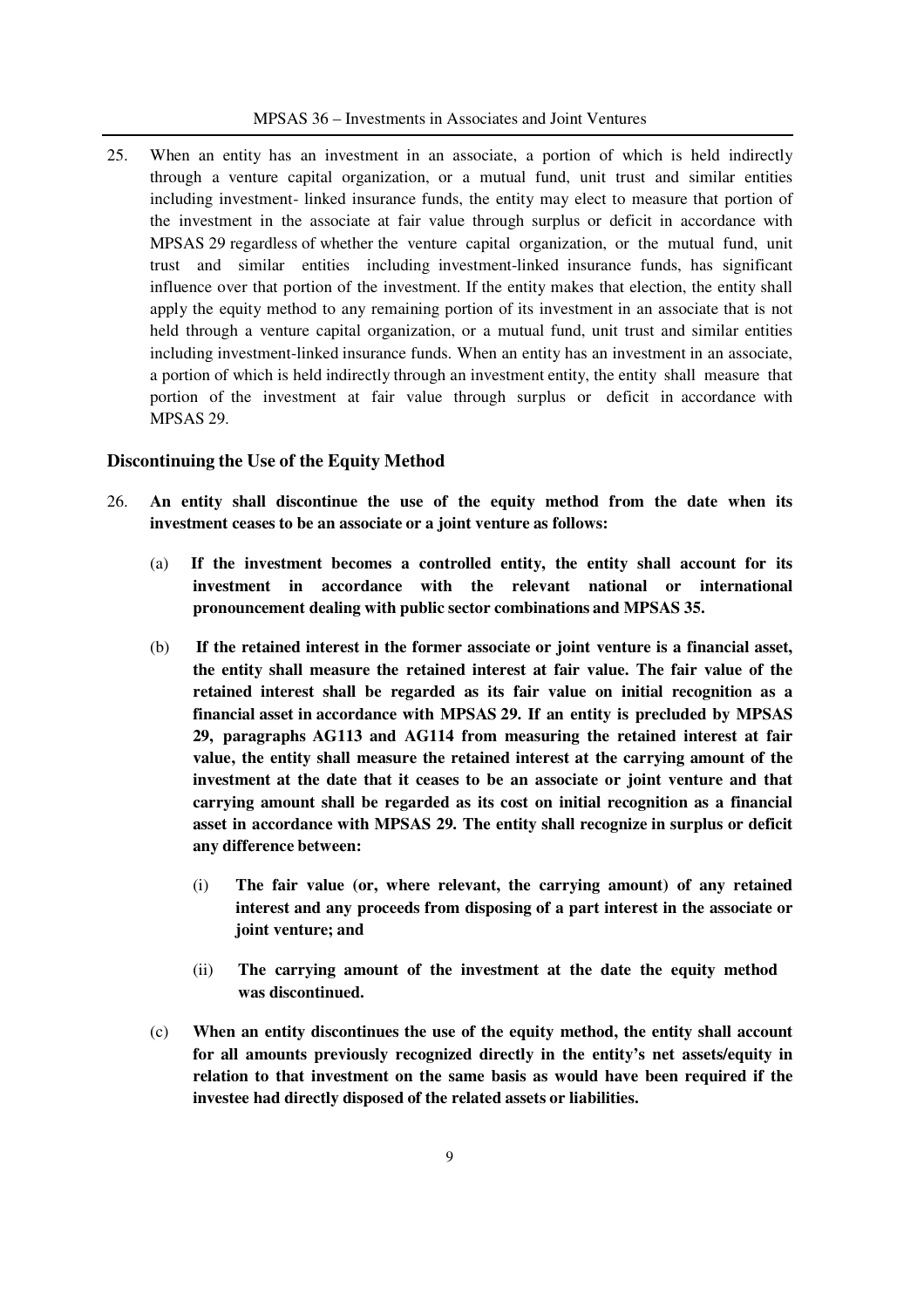27. **If an investment in an associate becomes an investment in a joint venture or an investment in a joint venture becomes an investment in an associate, the entity continues to apply the equity method and does not remeasure the retained interest.**

#### **Changes in Ownership Interest**

28. If an entity's ownership interest in an associate or a joint venture is reduced, but the investment continues to be classified either as an associate or a joint venture respectively, the entity shall transfer directly to accumulated surpluses or deficits the proportion of the gain or loss that had previously been recognized in net assets/equity relating to that reduction in ownership interest if that gain or loss would be required to be transferred directly to accumulated surpluses or deficits on the disposal of the related assets or liabilities.

#### **Equity Method Procedures**

- 29. Many of the procedures that are appropriate for the application of the equity method are similar to the consolidation procedures described in MPSAS 35. Furthermore, the concepts underlying the procedures used in accounting for the acquisition of a controlled entity are also adopted in accounting for the acquisition of an investment in an associate or a joint venture.
- 30. An economic entity's share in an associate or a joint venture is the aggregate of the holdings in that associate or joint venture by the controlling entity and its controlled entities. The holdings of the economic entity's other associates or joint ventures are ignored for this purpose. When an associate or a joint venture has controlled entities, associates or joint ventures, the surplus or deficit and net assets taken into account in applying the equity method are those recognized in the associate's or joint venture's financial statements (including the associate's or joint venture's share of the surpluses or deficits and net assets of its associates and joint ventures), after any adjustments necessary to give effect to uniform accounting policies (see paragraphs 37–39).
- 31. Gains and losses resulting from "upstream" and "downstream" transactions between an entity (including its consolidated controlled entities) and its associate or joint venture are recognized in the entity's financial statements only to the extent of unrelated investors' interests in the associate or joint venture. "Upstream" transactions are, for example, sales of assets from an associate or a joint venture to the investor. "Downstream" transactions are, for example, sales or contributions of assets from the investor to its associate or its joint venture. The investor's share in the associate's or joint venture's gains or losses resulting from these transactions is eliminated.
- 32. When downstream transactions provide evidence of a reduction in the net realizable value of the assets to be sold or contributed, or of an impairment loss of those assets, those losses shall be recognized in full by the investor. When upstream transactions provide evidence of a reduction in the net realizable value of the assets to be purchased or of an impairment loss of those assets, the investor shall recognize its share in those losses.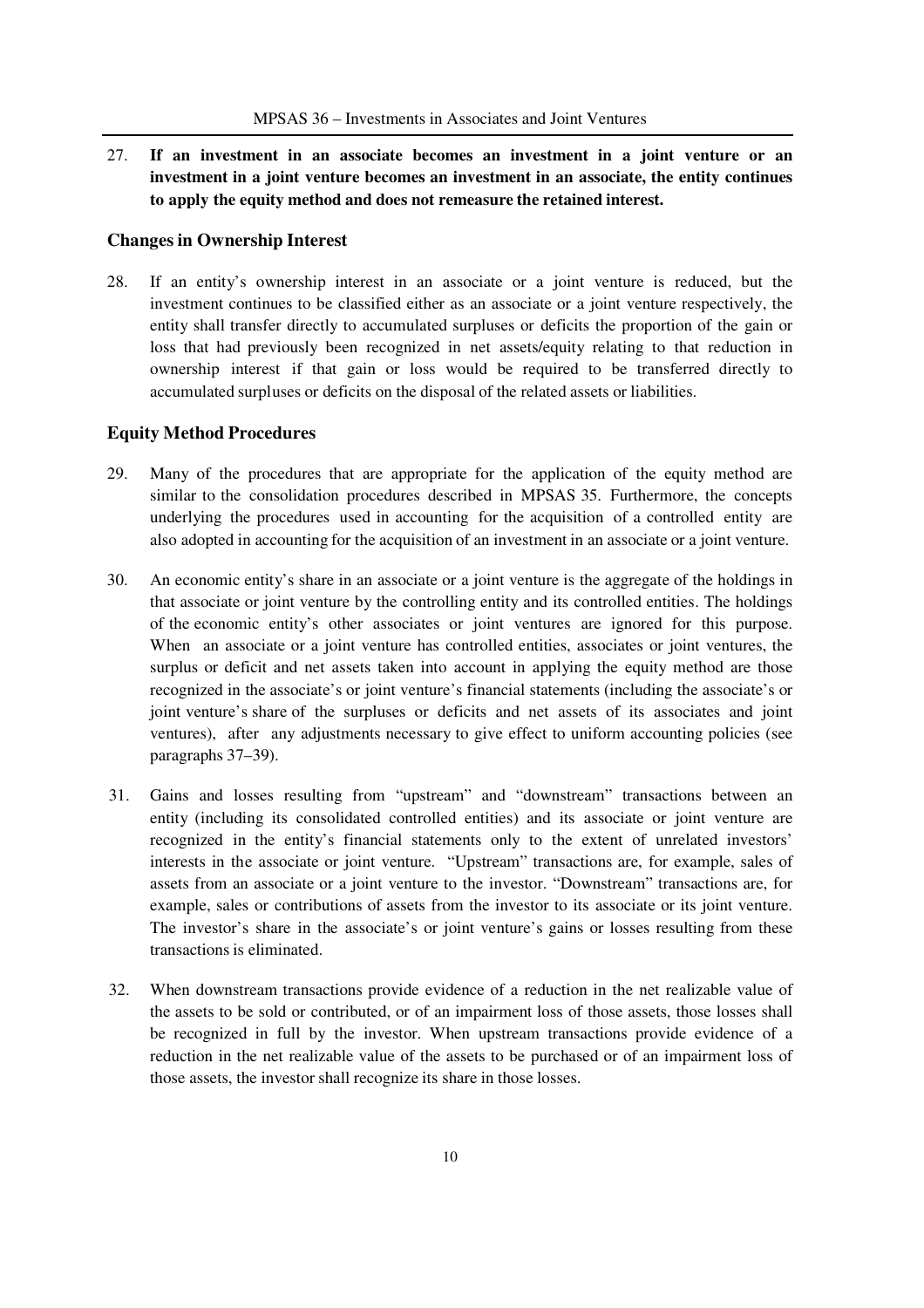- 33. The contribution of a non-monetary asset to an associate or a joint venture in exchange for an equity interest in the associate or joint venture shall be accounted for in accordance with paragraph 31, except when the contribution lacks commercial substance, as that term is described in MPSAS 17, *Property, Plant and Equipment*. If such a contribution lacks commercial substance, the gain or loss is regarded as unrealized and is not recognized unless paragraph 34 also applies. Such unrealized gains and losses shall be eliminated against the investment accounted for using the equity method and shall not be presented as deferred gains or losses in the entity's consolidated statement of financial position or in the entity's statement of financial position in which investments are accounted for using the equity method.
- 34. If, in addition to receiving an equity interest in an associate or a joint venture, an entity receives monetary or non-monetary assets, the entity recognizes in full in surplus or deficit the portion of the gain or loss on the contribution relating to the monetary or non-monetary assets received.
- 35. An investment is accounted for using the equity method from the date on which it becomes an associate or a joint venture. On acquisition of the investment, any difference between the cost of the investment and the entity's share of the net fair value of the investee's identifiable assets and liabilities is accounted for as follows:
	- (a) When an entity has included goodwill relating to an associate or a joint venture in the carrying amount of the investment, amortization of that goodwill is not permitted.
	- (b) Any excess of the entity's share of the net fair value of the investee's identifiable assets and liabilities over the cost of the investment is included as revenue in the determination of the entity's share of the associate or joint venture's surplus or deficit in the period in which the investment is acquired.

Appropriate adjustments to the entity's share of the associate's or joint venture's surplus or deficit after acquisition are made in order to account, for example, for depreciation of the depreciable assets based on their fair values at the acquisition date. Similarly, appropriate adjustments to the entity's share of the associate's or joint venture's surplus or deficit after acquisition are made for impairment losses such as for property, plant and equipment or, where relevant, goodwill.

- 36. **The most recent available financial statements of the associate or joint venture are used by the entity in applying the equity method. When the end of the reporting period of the entity is different from that of an associate or a joint venture the entity either:**
	- (a) **Obtains, for the purpose of applying the equity method, additional financial information as of the same date as the financial statements of the entity; or**
	- (b) **Uses the most recent financial statements of the associate or joint venture adjusted for the effects of significant transactions or events that occur between the date of those financial statements and the date of the entity's financial statements.**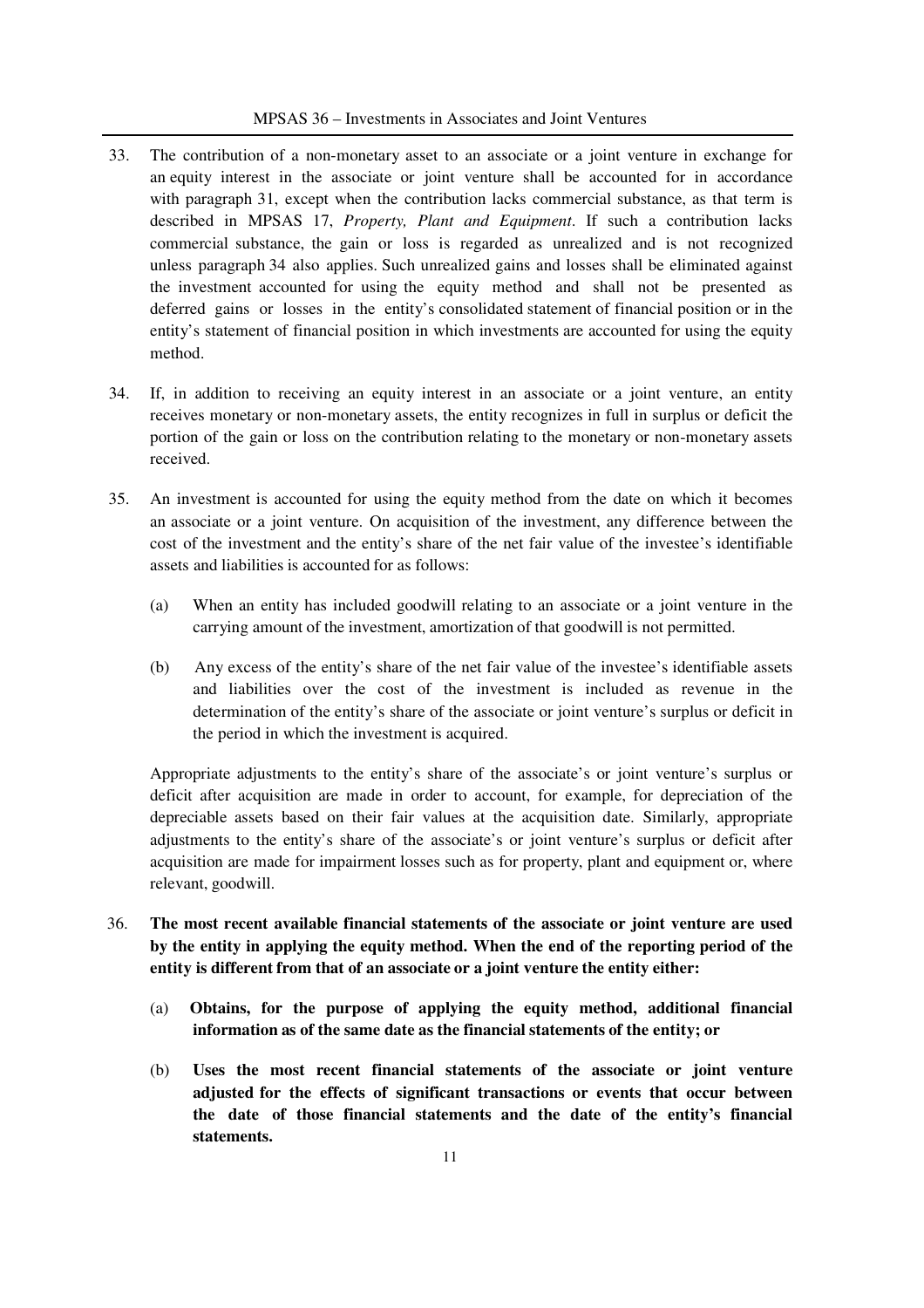#### 37. **The entity's financial statements shall be prepared using uniform accounting policies for like transactions and events in similar circumstances.**

- 38. Except as described in paragraph 39, if an associate or a joint venture uses accounting policies other than those of the entity for like transactions and events in similar circumstances, adjustments shall be made to make the associate's or joint venture's accounting policies conform to those of the entity when the associate's or joint venture's financial statements are used by the entity in applying the equity method.
- 39. **Notwithstanding the requirements in paragraph 38, if an entity has an interest in an associate or a joint venture that is an investment entity, the entity shall, when applying the equity method, retain the fair value measurement applied by that investment entity associate or joint venture to its interest in controlled entities.**
- 40. If an associate or a joint venture has outstanding cumulative preference shares that are held by parties other than the entity and are classified as equity, the entity computes its share of surplus or deficit after adjusting for the dividends on such shares, whether or not the dividends have been declared.
- 41. If an entity's share of the deficit of an associate or a joint venture equals or exceeds its interest in the associate or joint venture, the entity discontinues recognizing its share of further deficits. The interest in an associate or a joint venture is the carrying amount of the investment in the associate or joint venture determined using the equity method together with any longterm interests that, in substance, form part of the entity's net investment in the associate or joint venture. For example, an item for which settlement is neither planned nor likely to occur in the foreseeable future is, in substance, an extension of the entity's investment in that associate or joint venture. Such items may include preference shares and long-term receivables or loans, but do not include trade receivables, trade payables or any long-term receivables for which adequate collateral exists, such as secured loans. Deficits recognized using the equity method in excess of the entity's investment in ordinary shares are applied to the other components of the entity's interest in an associate or a joint venture in the reverse order of their seniority (i.e. priority in liquidation).
- 42. After the entity's interest is reduced to zero, additional deficits are provided for, and a liability is recognized, only to the extent that the entity has incurred legal or constructive obligations or made payments on behalf of the associate or joint venture. If the associate or joint venture subsequently reports surpluses, the entity resumes recognizing its share of those surpluses only after its share of the surpluses equals the share of deficits not recognized.

#### **Impairment Losses**

43. After application of the equity method, including recognizing the associate's or joint venture's deficits in accordance with paragraph 41, the entity applies MPSAS 29 to determine whether it is necessary to recognize any additional impairment loss with respect to its net investment in the associate or joint venture.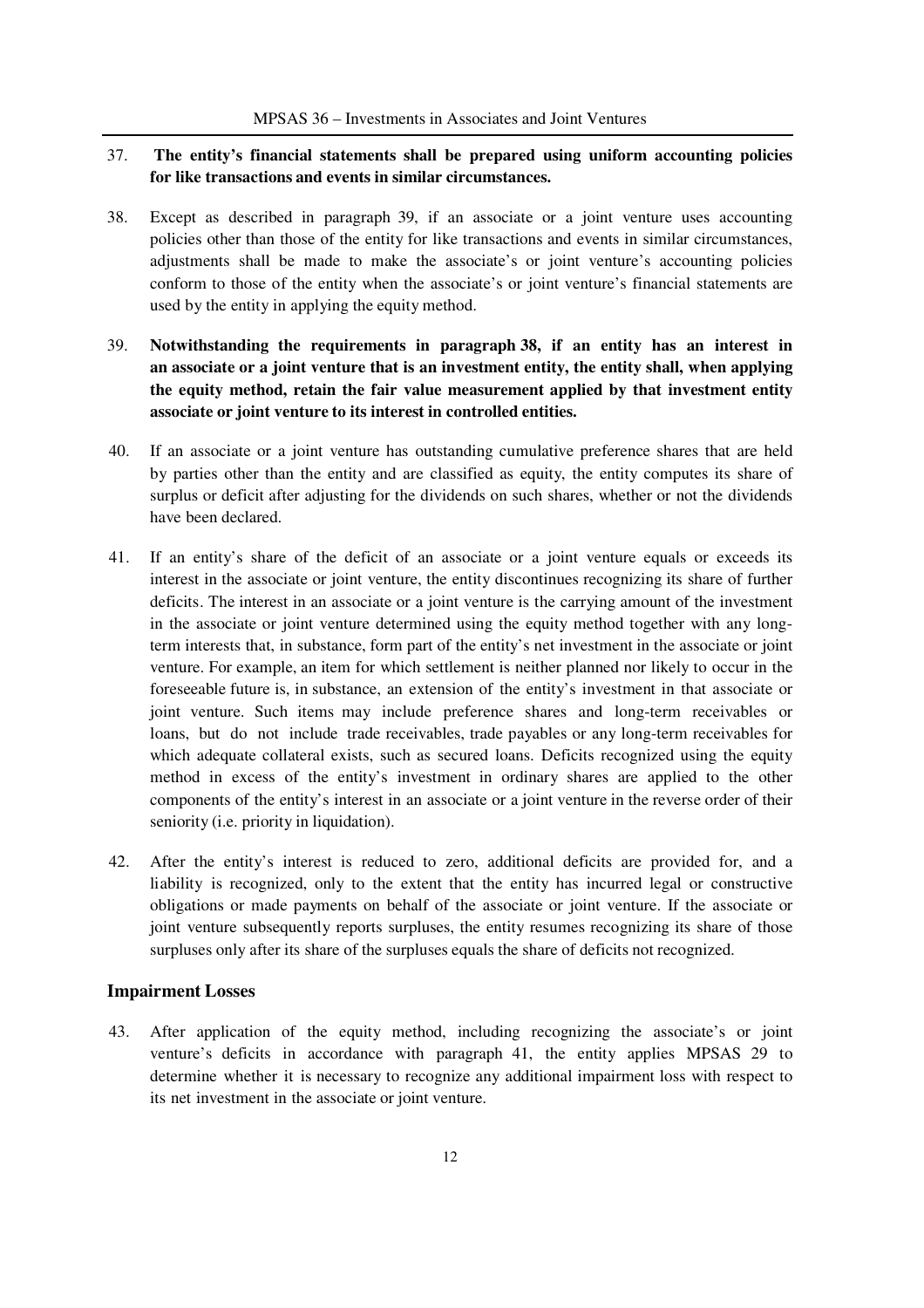- 44. The entity also applies MPSAS 29 to determine whether any additional impairment loss is recognized with respect to its interest in the associate or joint venture that does not constitute part of the net investment and the amount of that impairment loss.
- 45. Whenever application of MPSAS 29 indicates that the investment in an associate or a joint venture may be impaired, an entity applies MPSAS 26, *Impairment of Cash-Generating Assets,*  and possibly, MPSAS 21, *Impairment of Non-Cash-Generating Assets.*
- 46. MPSAS 26 directs an entity to determine the value in use of the cash-generating investment. In determining the value in use of the cash-generating investment in accordance with MPSAS 26, an entity estimates:
	- (a) Its share of the present value of the estimated future cash flows expected to be generated by the associate or joint venture, including the cash flows from the operations of the associate or joint venture and the proceeds from the ultimate disposal of the investment; or
	- (b) The present value of the estimated future cash flows expected to arise from dividends or similar distributions to be received from the investment, and from its ultimate disposal.

Using appropriate assumptions, both methods give the same result.

- 47. MPSAS 21 requires that, if the recoverable service amount of an asset is less than its carrying amount, the carrying amount shall be reduced to its recoverable service amount. Recoverable service amount is the higher of an asset's fair value, less costs to sell and its value in use. Value in use of a non-cash-generating asset is defined as the present value of the asset's remaining service potential. The present value of the remaining service potential may be assessed using the depreciated replacement cost approach, the restoration cost approach or the service units approach, as appropriate.
- 48. **The recoverable amount of an investment in an associate or a joint venture shall be assessed for each associate or joint venture, unless the associate or joint venture does not generate cash inflows from continuing use that are largely independent of those from other assets of the entity.**

#### **Separate Financial Statements**

49. **An investment in an associate or a joint venture shall be accounted for in the entity's separate financial statements in accordance with paragraph 12 of MPSAS 34,**  *Separate Financial Statements***.**

### **Transitional Provisions**

50. The transitional provisions for changing from proportionate consolidation to the equity method, or from the equity method to accounting for assets and liabilities in respect of a joint operation are set out in MPSAS 37*.*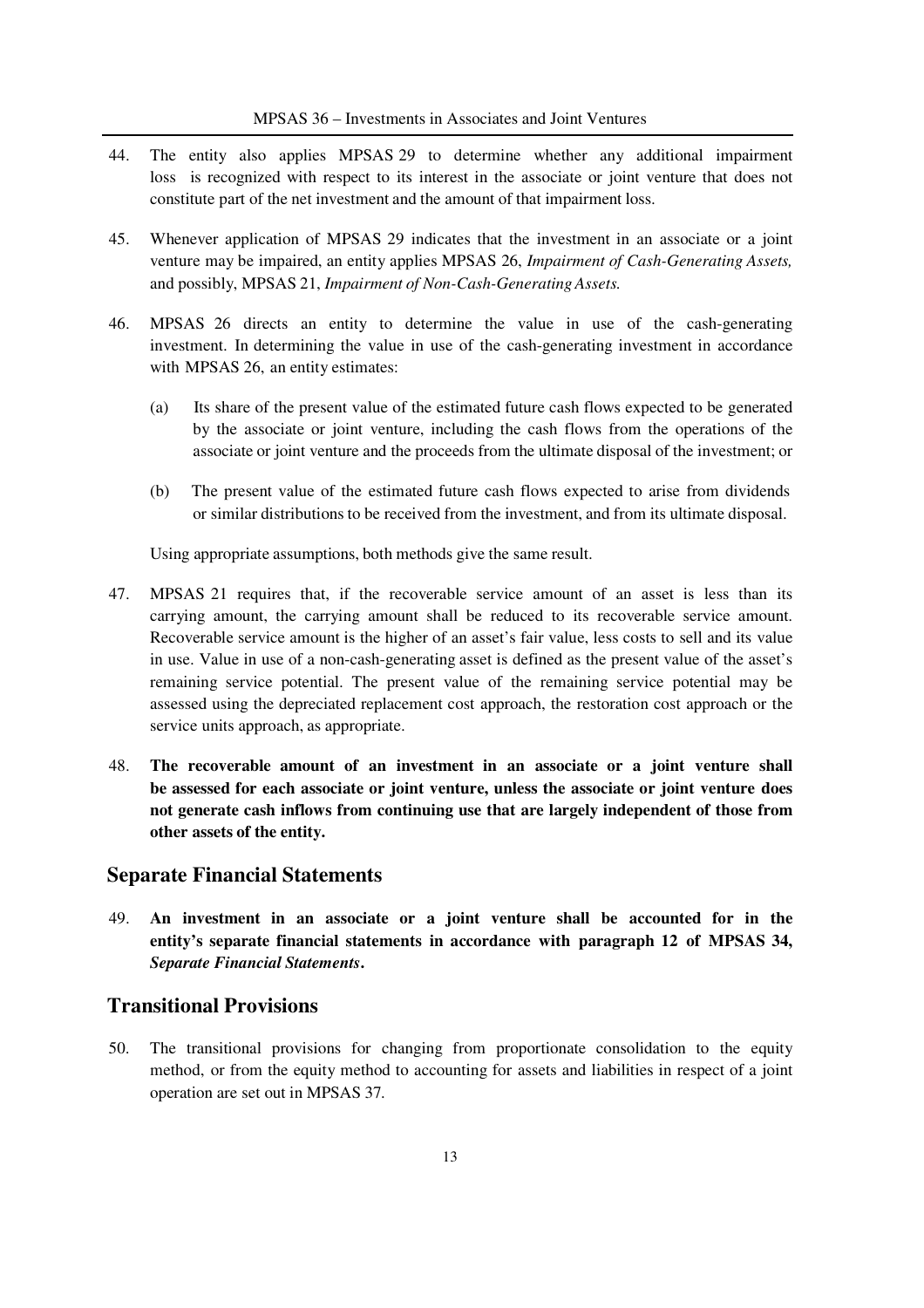#### **Effective Date**

- 51. **An entity shall apply this Standard for annual financial statements covering periods beginning on or after January 1, 2017. Earlier application is encouraged. If an entity applies this Standard for a period beginning before January 1, 2017, it shall disclose that fact and apply MPSAS 34, MPSAS 35, MPSAS 37, and MPSAS 38,**  *Disclosure of Interests in Other Entities,* **at the same time.**
- 52. When an entity adopts the accrual basis IPSASs as defined in MPSAS 33, *First-time Adoption of Accrual Basis Malaysian Public sector Accounting Standards (MPSASs)* for financial reporting purposes subsequent to this effective date, this Standard applies to the entity's annual financial statements covering periods beginning on or after the date of adoption of MPSASs.

#### **Withdrawal and Replacement of MPSAS 7**

53. This Standard supersedes MPSAS 7, *Investments in Associates*. MPSAS 7 remains applicable until MPSAS 36 is applied or becomes effective, whichever is earlier.